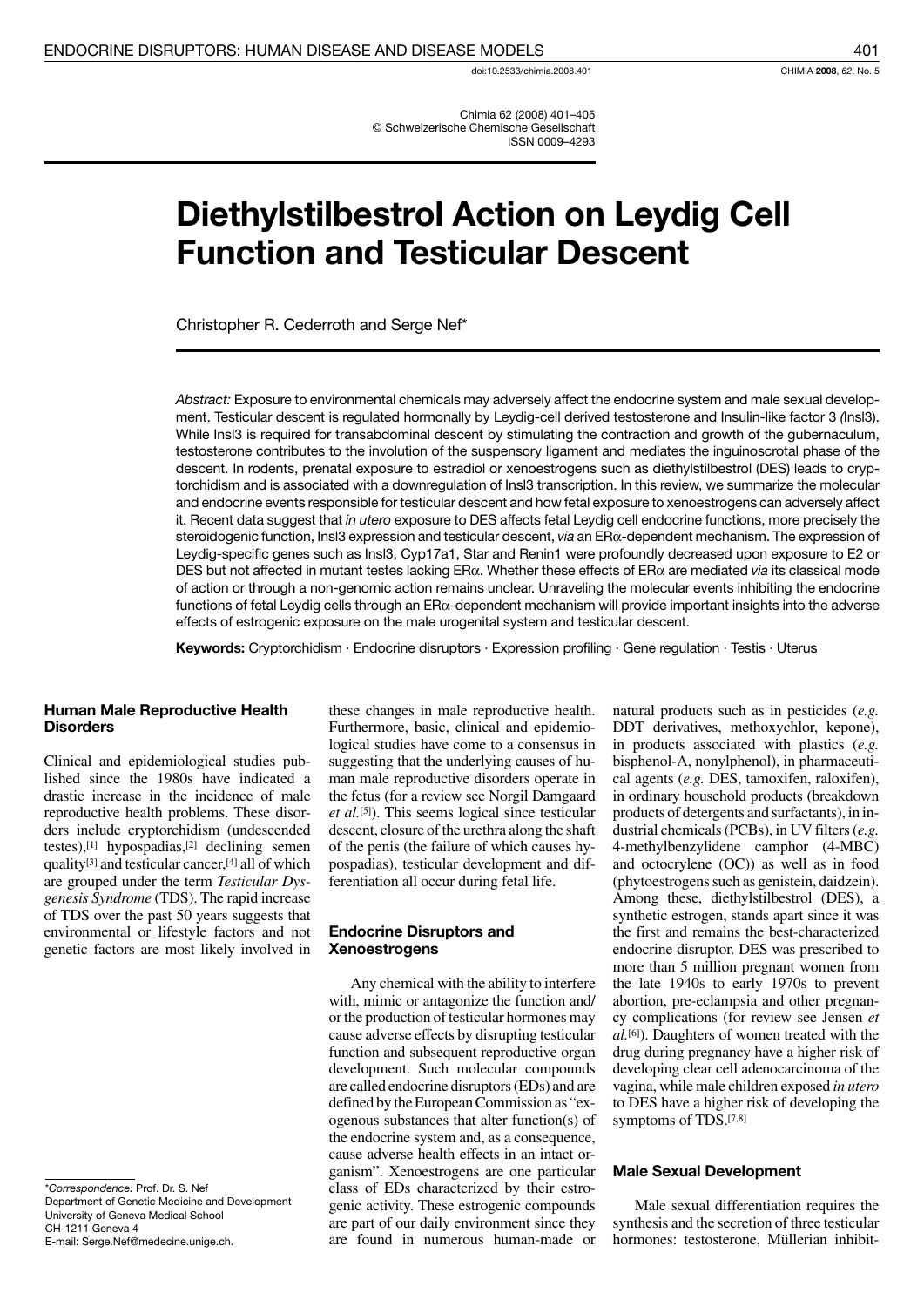ing substance (MIS) and insulin-like factor 3 (Insl3). MIS, secreted by Sertoli cells, promotes the regression of the Müllerian ducts. Without MIS, the Müllerian ducts would develop and ultimately give rise to the uterus, the oviduct and the upper part of the vagina. Testosterone, synthesized by Leydig cells, directs the differentiation of male accessory organs including the vas deferens, the seminal vesicles, the second phase of testicular descent and the development of the external male genitalia. Finally, Insl3, also produced by Leydig cells, mediates the first phase of testicular descent. Interference with the production or action of these three sexual hormones by EDs during gonadal development can disrupt the sexual differentiation of the male fetus.

### **Testicular Descent Occurs in Two Hormonally Controlled Phases**

Testicular descent is an important aspect of male sexual development. Failure of the testes to descend into the scrotum (cryptorchidism) is one of the most common birth defects in humans affecting approximately 2–3% of newborn males. Because intraabdominal temperature is toxic for male germ cells, cryptorchidism often results in infertility and increases the risk of testicular cancer.<sup>[9]</sup>

Gonadal positioning relies on the development of two ligaments that connect the gonad to the abdominal wall: the cranial ligament known as the cranial suspensory ligament (CSL) and the caudal ligament named the gubernaculum, a mesenchymal tissue that connects the developing gonad to the inguinal abdominal wall. In males, outgrowth of the gubernaculum and regression of the CSL descends the testis transabdominally whereas in females, development of the CSL and developmental failure of the gubernaculum positions the ovaries next to the kidneys (Fig. 1A).

Hormonal control of testicular descent occurs in two steps: the transabdominal phase and the inguinoscrotal phase.[9,10] The transabdominal phase (from E15.5 to E17.5 in mice) relocates the testes from a high abdominal position to the base of the abdomen, close to the inguinal canal. This process is mediated by androgens and Insl3. Testosterone triggers the regression of the CSL, and Insl3 acts on the gubernaculum through the binding to its receptor LGR8 to promote its outgrowth and contraction. The second phase involves the movement of the testes from the base of the abdomen to the scrotum and is mediated by androgens (for a review see Nef and Parada<sup>[11]</sup>). In females, the absence of testosterone and Insl3 enables the CSL to develop and maintain the ovaries next to the kidneys, while the gubernaculum remains thin and elongated.



Fig. 1. (A) Schematic drawing describing the first phase of testicular descent in mice. In males, the presence of testosterone induces regression of the cranial suspensory ligaments (CSL), while Insl3 promotes the contraction of gubernacular cords and outgrowth of gubernacular bulbs. These morphological changes in the genital ligaments allow the testes to relocate at the base of the abdominal cavity. In females, the absence of testosterone allows the CSL to develop and retain the ovaries at their original position, while the gubernaculum elongates and does not develop because of the absence of InsI3. (B) Schematic drawing of testicular positioning at E18.5 under normal conditions or after in utero exposure to xenoestrogens. At this stage, the transabdominal descent is completed and the testes are located at the level of the bladder neck, and the gubernaculum is contracted and well developed. Estrogen exposure induces cryptorchidism characterized by intra-abdominal testes usually located below the kidneys and a thin elongated gubernaculum. Legend: adrenal (a), kidney (k), coecum (c), cranial suspensory ligament (csl), ovary (o), gonad (g), bladder (b), epidydima (e), testis (t), vas deferens (vd), gubernaculum (gb - in red). Modified from Nef et al.<sup>[11]</sup>

#### **Insulin like-3: An Essential Hormone** for Gonadal Positioning

The evidence that Insl3 plays a role in testicular descent came from the generation of mice lacking Insl3 or its receptor LGR8. These mice were found to exhibit bilateral cryptorchidism, abnormal gubernacular development, spermatogenesis defects, and infertility.<sup>[12,13]</sup> The insulin like-3 gene, also known as Leydig insulin-like hormone (Ley I-L), or relaxin-like factor (RLF), is a member of the insulin family which includes insulin, relaxin, and insulin-like growth factors I and II. Like insulin, the mature Insl3 peptide is composed of A and B-chains linked by disulfide bonds<sup>[14]</sup> and binds to its receptor LGR8 which is a member of leucinerich repeat-containing G-protein coupled receptor family.<sup>[15]</sup> Insl3 expression during sex determination is sexually dimorphic.[16] In male mice, Insl3 transcripts are first detected at E13.5 in fetal Leydig cells. Its expression remains constant up until postnatal (P) day  $3-5$  where a slight decrease is observed. Post-natal transcript levels of Insl3 increase again as fetal Leydig cells are replaced by mature Leydig cells and reach the highest levels in adult testis. Insl3 gene regulation appears to be regulated differently in fetal and adult population of Leydig cells. In fetal Leydig cells, Insl3 gene expression occurs independently of the hypothalamopituitary-gonadal (HPG) axis and is inhibited by estrogenic compounds such as estradiol or DES. In mature Leydig cells in contrast, Insl3 gene expression is under the control of the HPG axis<sup>[17,18]</sup> but unaffected by estrogens.<sup>[19]</sup> For example, in hpg mutant mice that lack a functional HPG axis, Insl3 expression is unaffected in fetal Leydig cells whereas it is fairly absent in mature Leydig cells, suggesting that only postnatal transcription of Insl3 requires signals from the CNS.<sup>[17]</sup> Confirming this hypothesis, mice lacking the LH-receptor (LhRKO) display normal transabdominal descent but postnatal bilateral cryptorchidism with impaired inguinoscrotal descent which is rescued by testosterone treatment.<sup>[18]</sup> Thus, the expres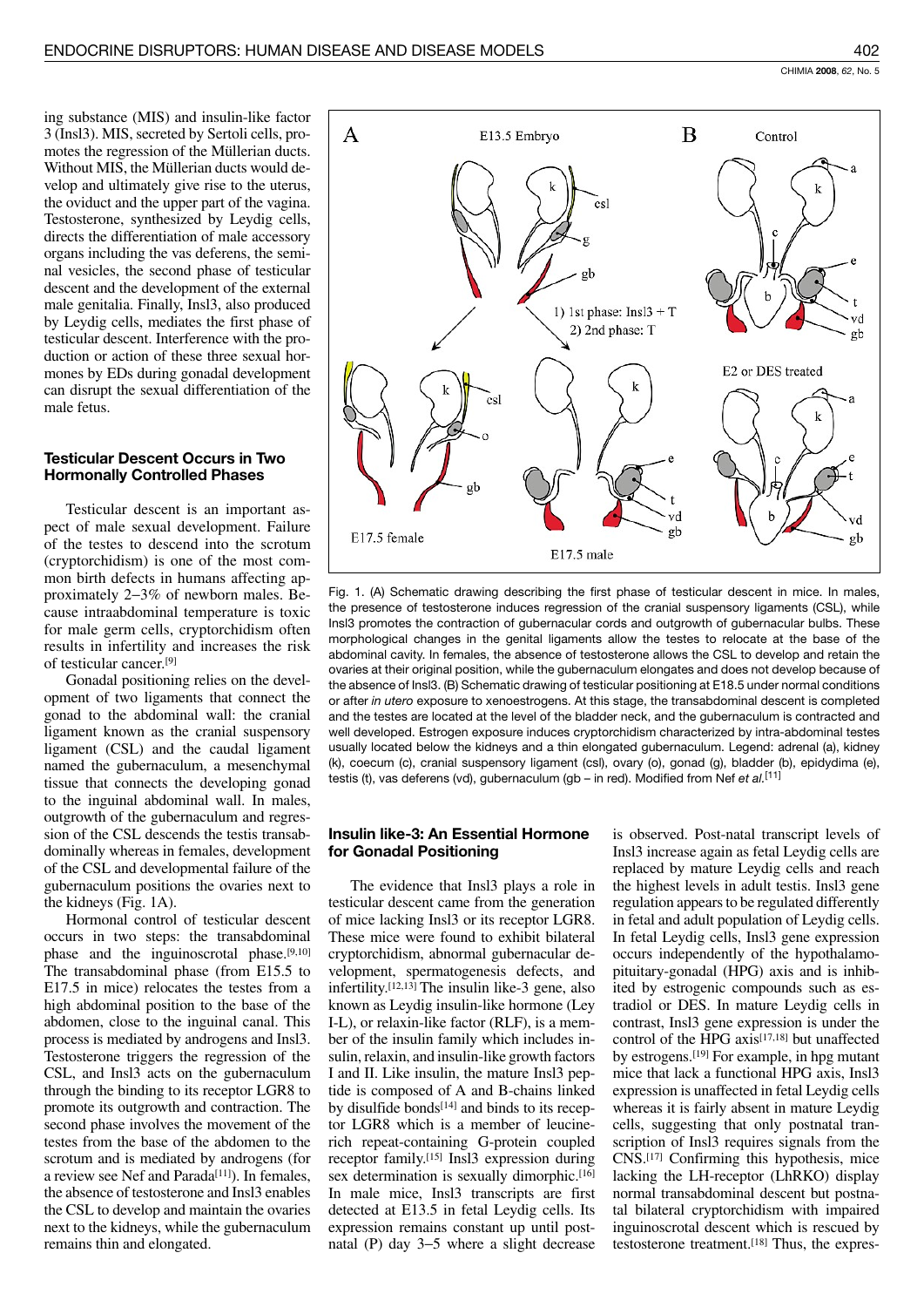sion of Insl3 in fetal Leydig cells is crucial for transabdominal descent and development of the gubernaculum.

#### **Xenoestrogens and Cryptorchidism**

Insl3 and LGR8 appear to play similar roles in human sexual development, although mutations in these genes are not a common cause of cryptorchidism in humans.<sup>[20]</sup> Still, cryptorchidism has been associated with mutations in the Insl3 or LGR8 loci.[12] Since 90% of cryptorchidism cases are spontaneous, it would seem that environmental factors, rather than genetic factors, are the most plausible cause. Abnormal estrogen action has been hypothesized to be a possible cause for sporadic cryptorchidism in humans. For instance, treatment of pregnant women with DES is associated with undescended testis in male offspring.[7] A clinical study showed that mothers of cryptorchid children had higher levels of free estradiol during the first trimester as compared to mothers whose offspring had normally descended testes.<sup>[21]</sup> Finally, Hadziselimovic et al.[22] demonstrated an increased expression of estradiol in placenta of boys with cryptorchid testes.

Animal studies support the observations in humans. Indeed, for many years the main experimental model for intra-abdominal cryptorchidism was obtained by exposure of pregnant mice to exogenous estrogens.[23] The effects of estradiol include a reduction of gubernacular outgrowth, the induction of estrogen receptors within the Wolffian ducts, and the stabilization of the Müllerian ducts. In mice, in utero exposure to estradiol or DES induces cryptorchidism (Fig. 1B) in association with a severe downregulation of Insl3 transcription.<sup>[19,24]</sup> Similarly, gestational exposure to phthalate esters, an endocrine disruptor with weak estrogenic activities, also impairs Insl3 gene expression and the transabdominal phase of testicular descent in rat embryos.[25]

### **Transcriptome Analysis of Testes** from Embryos Exposed to E2 or DES

In order to identify the molecular mechanisms implicated in xenoestrogen-dependant cryptorchidism, we have characterized the transcriptional changes in the fetal testis after exposure to E2 (6 mg, single I.P. injection) and DES (10 µg/day, osmotic pump delivery). Our expression profiling analysis indicated that 6 and 31 genes are respectively down-regulated and up-regulated (>4 fold change) by estrogen exposure in utero.<sup>[26]</sup> Amongst the genes whose transcription is inhibited by both E2 and DES, we found four which are specifically expressed in Leydig cells (*i.e.* Insl3, Steroidogenic acute regulatory protein (Star), Cytochrome p450

 $17\alpha$ -hydroxylase/17-20-lyase  $(Cyp17a1)$ and Renin). Genes expressed specifically in Sertoli cells (i.e. Müllerian Inhibiting Substance (MIS)) and in the germ cell lineage (e.g. Oct4) are not affected by xenoestrogen exposure in utero. In vitro studies have shown that Insl3 transcription is regulated by Sf-1 and its cofactor  $Dax$ , [27,28] a negative regulator of transcription. Sf-1 and Dax-1 transcription were not affected by E2 or DES, excluding possible effects on the transcription of these genes as mediator of estrogen action on Insl3 transcription. On the other hand, Star and Cyp17a1 were already known to be targets of estrogens after fetal exposure.[24,29] Both genes are crucial for the synthesis of testosterone. Star is the rate limiting enzyme for steroidogenesis by regulating cholesterol transport into the inner membrane of the mitochondria. Mice lacking the Star gene display male to female phenotypic sex reversal and have impaired inguinoscrotal descent of the testis due to the absence of androgen production.<sup>[30]</sup> Cyp17a1 is an enzyme that is part of the steroidogenic cascade but the proof of its essential function in testis steroid synthesis has never been shown since mice lacking Cyp17a1 die at E7.5, before gastrulation.[31] Thus disruption of Star and Cyp17a1 expression is consistent with lower androgen production. Amongst the probe sets that are upregulated, we found genes implicated in cancer, metabolism, bone formation and cell architecture, but no gene with testicular function has been found.

Interestingly, we found that Star expression is not down-regulated by E2 or DES in the fetal adrenal gland. In this organ, the levels of ER $\alpha$  and ER $\beta$  transcripts were low in comparison with the fetal testis, suggesting that ERs may play a role. Since  $ER\beta$  inactivation has no consequence on the endocrine functions of the fetal Leydig cells, [32,33] these results suggested that  $ER\alpha$  was responsible for the estrogen-dependant downregulation of endocrine genes in the testis.

#### $ER\alpha$  Mediates DES-induced **Cryptorchidism and Testis Dysgenesis**

This hypothesis has been tested by exposing ER $\alpha$ KO embryos to E2 and DES and analyzing the transcriptome profile of the fetal testis. As depicted on the scatterplot (Fig. 2), in ER $\alpha$ KO testis, very few genes are affected by estrogen exposure, suggesting that  $ER\alpha$  plays a major role during fetal exposure to E2 or DES. We found that all genes downregulated when exposed to estradiol or DES have their expression restored in absence of  $ER\alpha$  (Fig. 3). Concerning the genes that are upregulated, two-thirds were overexpressed in absence of  $ER\alpha$  because of either (i) an  $ER\alpha$ -independent mechanism, (ii) the absence of  $ER\alpha$  itself, or (iii) E2 toxicity.

In contrast to  $ER\alpha$  mutant mice, testicular descent in both wild type and  $ER\beta$  mutant mice was impaired by in utero exposure to E2 or DES. This indicates that  $ER\alpha$ , but not  $ER\beta$ , mediates estrogen-dependent inhibition of the endocrine functions of fetal Leydig cells. In  $ER\alpha$  mutant mice, testicular descent appeared normal, the gubernaculum was contracted and developed even in the presence of very high levels of exogenous estrogens (Fig. 4). In addition, Insl3 transcription is fully restored in absence of  $ER\alpha$ , but not in absence of  $ER\beta$  even in presence of saturating levels of exogenous estrogens, indicating that  $ER\alpha$  mediates Insl3 down-



Fig. 2. Global expression analysis of the transcriptomes of WT or ER $\alpha$  mutant testes exposed to 17 $\beta$ estradiol. Scatter plot analysis representing the systematic comparison of the log2-scaled expression signals from WT (A) or  $ER\alpha$  mutant (B) testes exposed in utero to E2 or DMSO. Blue dots represent genes with expression levels statistically similar in both conditions, while red dots represent genes whose expression profiles were found to be affected by E2 exposure (≥2- and ≥4-fold change, black and blue diagonals respectively). Reprinted with the permission of Endocrinology see Cederroth et al.<sup>[26]</sup>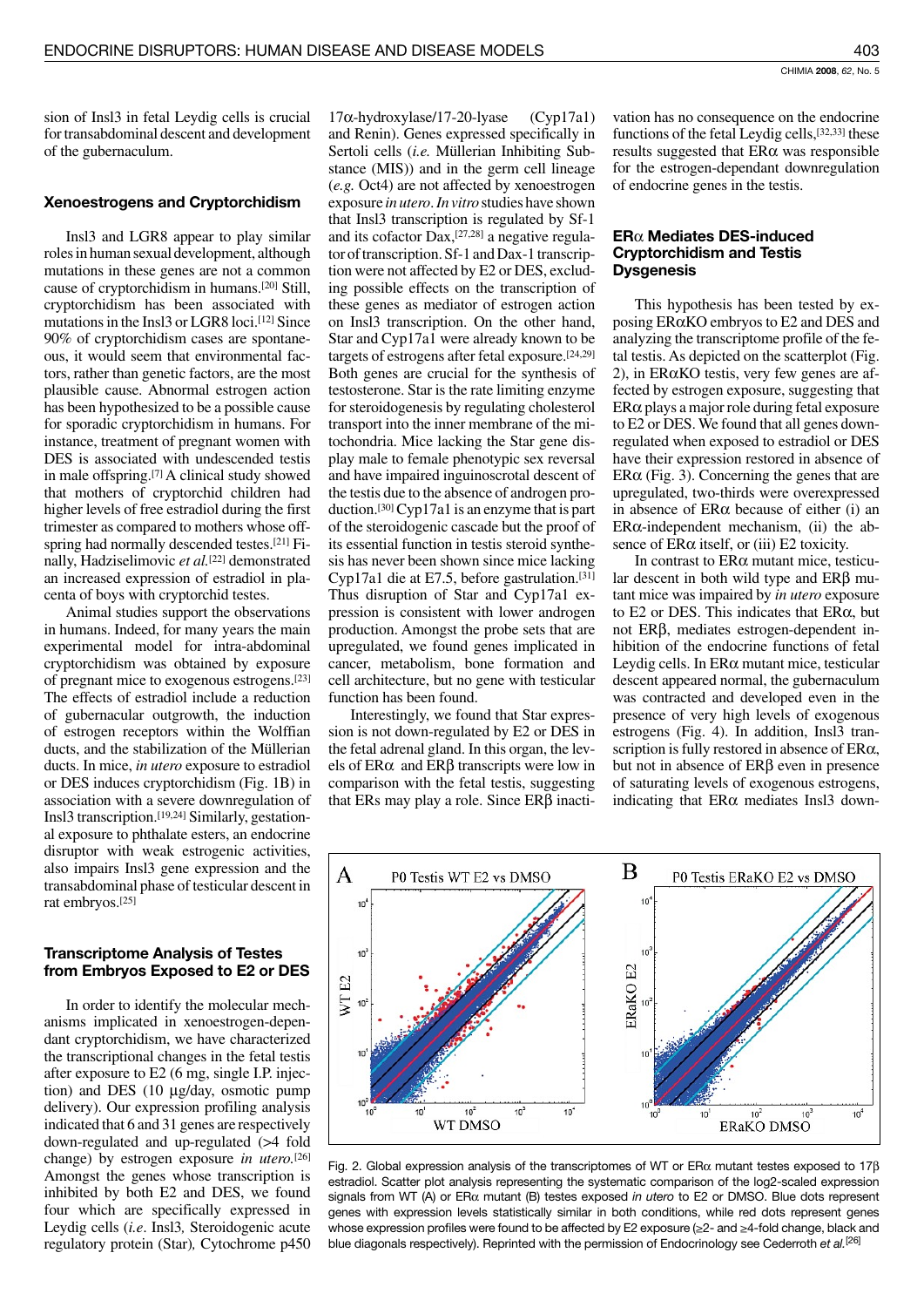

Fig. 3. Quantitative RT-PCR using WT and  $ER\alpha$  mutant testes as template. Messenger RNA expression levels of representative genes modulated by in utero exposure to E2 and DES in WT and ER $\alpha$  mutant testes. White bars represent control (DMSO-treated) animals while gray and black bars symbolize E2 and DES exposed animals. Results are mean ±SEM (n = 3/group), \*p <0.05, \*\*p <0.01, \*\*\*p <0.001 versus DMSO. Reprinted with the permission of Endocrinology see Cederroth et al.<sup>[26]</sup>



Fig. 4. Normal testicular descent in mice lacking ER $\alpha$  but not ER $\beta$  exposed to E2 or DES. Photomicrographs of the urogenital system of E18.5 embryos exposed to E2, DES or vehicle (DMSO) and that are mutant for ER $\alpha$  or ER $\beta$ . Note that the transabdominal descent is completed only in ER $\alpha$ mutant animals despite exposure to E2 or DES (arrows). The bladder has been surgically removed to ensure better accessibility and the position of the testes and kidneys have been encircled with dashed lines for better visibility. Legend: kidney (k), testis (t). Reprinted with the permission of Endocrinology see Cederroth et al.<sup>[26]</sup>

regulation and subsequent cryptorchidism upon exposure to xenoestrogens in utero.

## **Mechanisms of Estrogen Action**

Previous studies support a direct effect of xenoestrogens on fetal Leydig cells.<sup>[32,34]</sup> Our own studies demonstrate a critical role for  $ER\alpha$  in this effect. However, the mechanism regulating  $ER\alpha$ -dependent down-regulation of Insl3 and steroidogenic genes remains unclear. It is possible that estrogen-activated  $ER\alpha$  binds directly to estrogen regulatory elements (ERE) or other non-ERE binding sites (e.g. SF-1 response element, SFRE) in target genes via a classical mode of action and induces changes in gene expression.[27] So far, no experimental data indicate that  $ER\alpha$ may act directly, through ERE or SFRE, on the promoter of Insl3. Analysis of the 190 bp Insl3 proximal promoter required for Leydig cell-specific transcription did not reveal any putative EREs<sup>[27,28]</sup> and electromobility shift assays (EMSA) performed with in vitro translated  $ER\alpha$  or  $ER\beta$  failed to show that these receptors interact with the Insl3 190 bp promoter.[26] Alternatively, DES-dependent cryptorchidism may be mediated through a non-genomic pathway involving a crosstalk between  $ER\alpha$  and unknown cellular signaling pathways. It has been reported that E2 induces rapid responses through pathways that involve ERα, c-Src tyrosine kinases and mitogen activated protein kinases (MAPK).<sup>[35]</sup> These rapid pathways are activated not only by estrogen but also by endocrine disruptors such as BPA.<sup>[36]</sup> It has been recently shown that estrogen actions on breast cancer cells require the insulin like growth factor-1 receptor (IGF-1R)/MAPK pathway. In cholinergic neurons, inhibition of MAPK blocks estrogen-dependant cAMP element-binding protein (CREB) phosphorylation<sup>[37]</sup> and in cortical neurons, PI3K inhibitors inhibit estrogen activation of Akt and ERK.[38] The crosstalk between estrogen and insulin pathways may be more important than expected and future studies should investigate the implications of the insulin pathways in mediating fetal actions of xenoestrogens.

## **Discussion**

Most probably no single compound with endocrine-disrupting activities is the culprit of cryptorchidism, but additive effects of a mixture of EDs in utero may contribute to testicular maldescent. In addition, variation in the severity of xenoestrogen-induced cryptorchidism may be related to animal models, genetic influences, dose-dependant effects and/or epigenetic changes. For instance, rats exposed in utero the phtalate esters exhibit cryptorchidism and reduced Insl3 gene expression, [25] whereas, no effects on cryp-